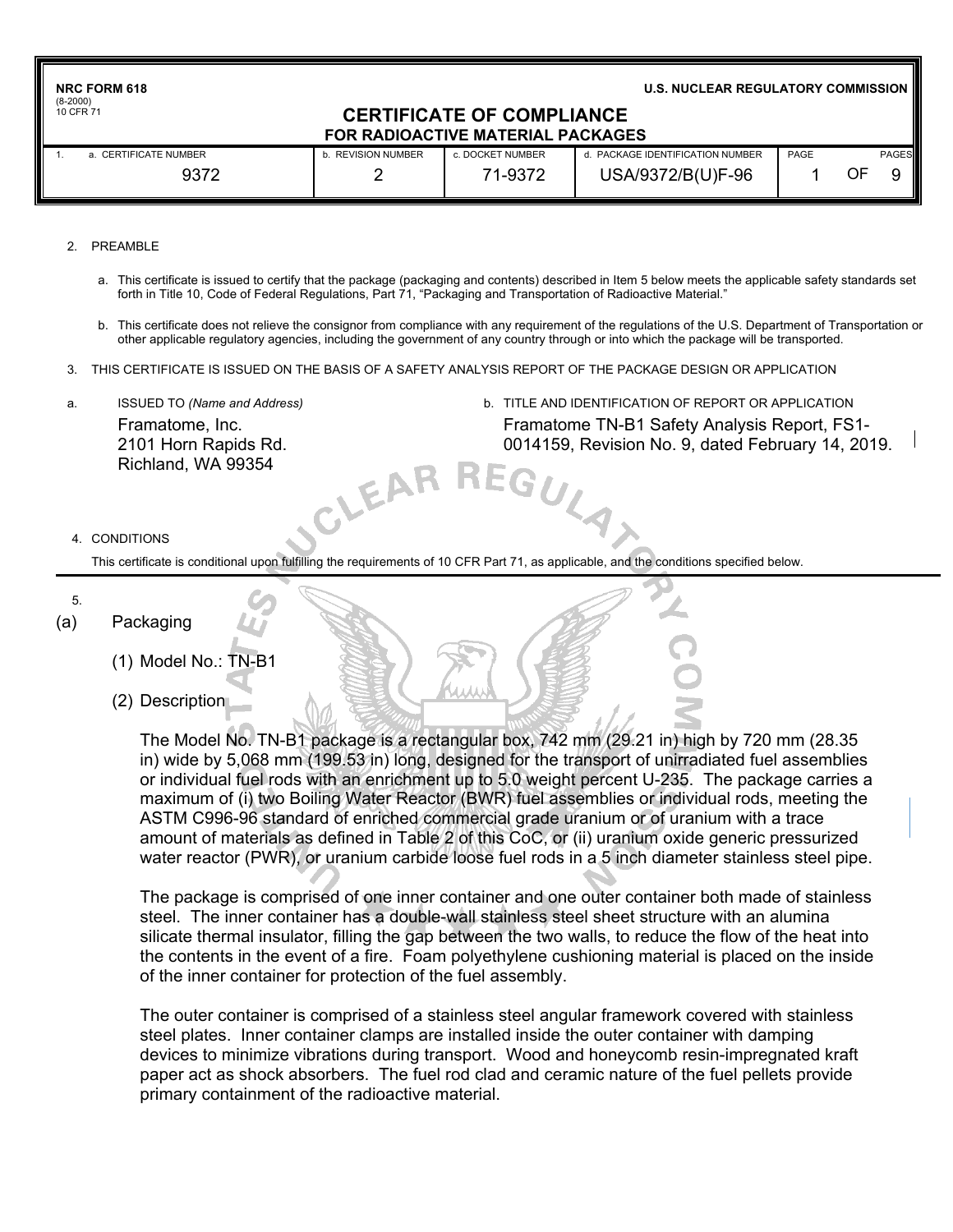| <b>NRC FORM 618</b> |
|---------------------|
| $(8-2000)$          |
| 10 CFR 71           |

**U.S. NUCLEAR REGULATORY COMMISSION**

## **CERTIFICATE OF COMPLIANCE FOR RADIOACTIVE MATERIAL PACKAGES**

| a. CERTIFICATE NUMBER | <b>REVISION NUMBER</b> | . DOCKET NUMBER | PACKAGE IDENTIFICATION NUMBER | PAGE |    | <b>PAGES</b> |
|-----------------------|------------------------|-----------------|-------------------------------|------|----|--------------|
| 9372                  |                        | 1-9372<br>74    | USA/9372/B(U)F-96             |      | ОF |              |

# 5.(a)(2) continued

The approximate dimensions and weights of the package are as follows:

|              | Maximum gross shipping weight<br>Maximum weight of inner container<br>Maximum weight of outer container<br>Maximum weight of packaging<br>Dimensions of inner container<br>Length<br>Width<br>Height<br>Dimensions of outer container<br>Length<br><b>Width</b><br>Height       | 1,614 kg (3,558 lbs)<br>308 kg (679 lbs)<br>622 kg (1,371 lbs)<br>930 kg (2,050 lbs)<br>4,686 mm (184.49 in)<br>459 mm (18.07 in)<br>286 mm (11.26 in)<br>5,068 mm (199.53 in)<br>720 mm (28.35 in)<br>742 mm (29.21 in) |
|--------------|---------------------------------------------------------------------------------------------------------------------------------------------------------------------------------------------------------------------------------------------------------------------------------|--------------------------------------------------------------------------------------------------------------------------------------------------------------------------------------------------------------------------|
| (3) Drawings |                                                                                                                                                                                                                                                                                 |                                                                                                                                                                                                                          |
|              | This packaging is constructed in accordance with the TN-B1 Drawing Nos.:                                                                                                                                                                                                        |                                                                                                                                                                                                                          |
|              | <b>Outer Container Drawings</b><br>105E3737, Rev. 6<br>105E3738, sheets 1 and 2, Rev. 8<br>105E3738, sheet 3, Rev. 7<br>105E3739, Rev. 4<br>105E3740, Rev. 4<br>105E3741, Rev. 1<br>105E3742, Rev. 3<br>105E3743, Rev. 5<br>02-9162717, Rev.<br><b>Inner Container Drawings</b> | <b>Contents Containers</b>                                                                                                                                                                                               |
|              | 105E3745, sheets 1-4, Rev. 8<br>105E3746, Rev. 1<br>105E3747, Rev. 4<br>105E3748, Rev. 2<br>02-9162722, Rev. 1                                                                                                                                                                  | 105E3773, Rev. 1<br>0028B98, Rev. 1                                                                                                                                                                                      |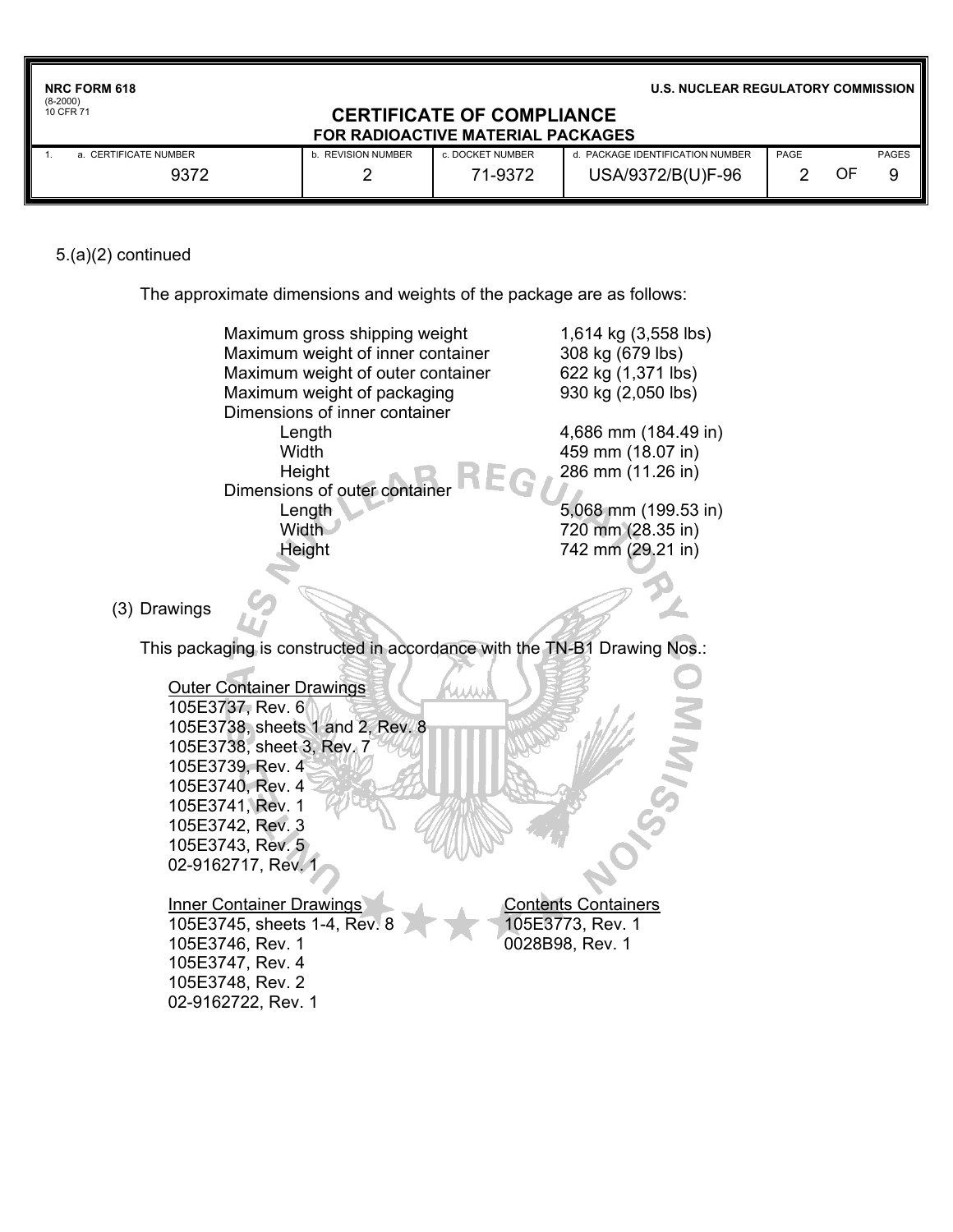| <b>NRC FORM 618</b> |  |
|---------------------|--|
| $(8-2000)$          |  |
| 10 CFR 71           |  |

**U.S. NUCLEAR REGULATORY COMMISSION**

## **CERTIFICATE OF COMPLIANCE FOR RADIOACTIVE MATERIAL PACKAGES**

| a. CERTIFICATE NUMBER | b. REVISION NUMBER | : DOCKET NUMBER | . PACKAGE IDENTIFICATION NUMBER | PAGE | <b>PAGES</b> |
|-----------------------|--------------------|-----------------|---------------------------------|------|--------------|
| 9372                  |                    | 71-9372         | USA/9372/B(U)F-96               |      | OF           |

### 5. continued

- (b) Contents
	- (1) Type and form of material

Enriched commercial grade uranium, or slightly contaminated uranium with trace quantities limits, as specified in Table 2 below. Uranium oxide or uranium carbide fuel rods enriched to no more than 5.0 weight percent U-235, with limits specified in Table 1 below.

## Table 1: Maximum weight of uranium dioxide pellets per fuel assembly

| Type 9x9 fuel<br>Type 8x8 fuel<br>assembly<br>assembly |        | Type 10x10 fuel<br>assembly | Type 11x11 fuel<br>assembly |  |  |
|--------------------------------------------------------|--------|-----------------------------|-----------------------------|--|--|
| 235 kg                                                 | 240 kg | 275 kg                      | 281 kg                      |  |  |

| <b>Isotope</b>    | <b>Maximum content</b>             |  |  |
|-------------------|------------------------------------|--|--|
| U-232             | $2.00 \times 10^{-9}$ g/gU         |  |  |
| $U-234$           | $2.00 \times 10^{-3}$ g/gU         |  |  |
| $U - 235$         | 5.00 x $10^{-2}$ g/gU              |  |  |
| $U - 236$         | 2.50 x 10-2 g/gU                   |  |  |
| $U-238$           | <b>Balance of Uranium</b>          |  |  |
| <b>Np-237</b>     | 1.66 x 10-6 g/gU                   |  |  |
| Pu-238            | 6.20 x 10 <sup>-11</sup> g/gU      |  |  |
| Pu-239            | $3.04 \times 10^{-9}$ g/gU         |  |  |
| Pu-240            | 3.04 x $10^{-9}$ g/gU              |  |  |
| Gamma<br>Emitters | $5.18 \times 10^5$ MeV -<br>Bq/kgU |  |  |

Table 2: Maximum Concentrations of Authorized Contamination Material

Maximum content of U-238 is 9.23 x 10<sup>-1</sup>g/gU for a maximum U-235 concentration of 5%. Since, for concentrations less than 5%, the U238 value will be higher, it is shown as "Balance of Uranium" in Table 2.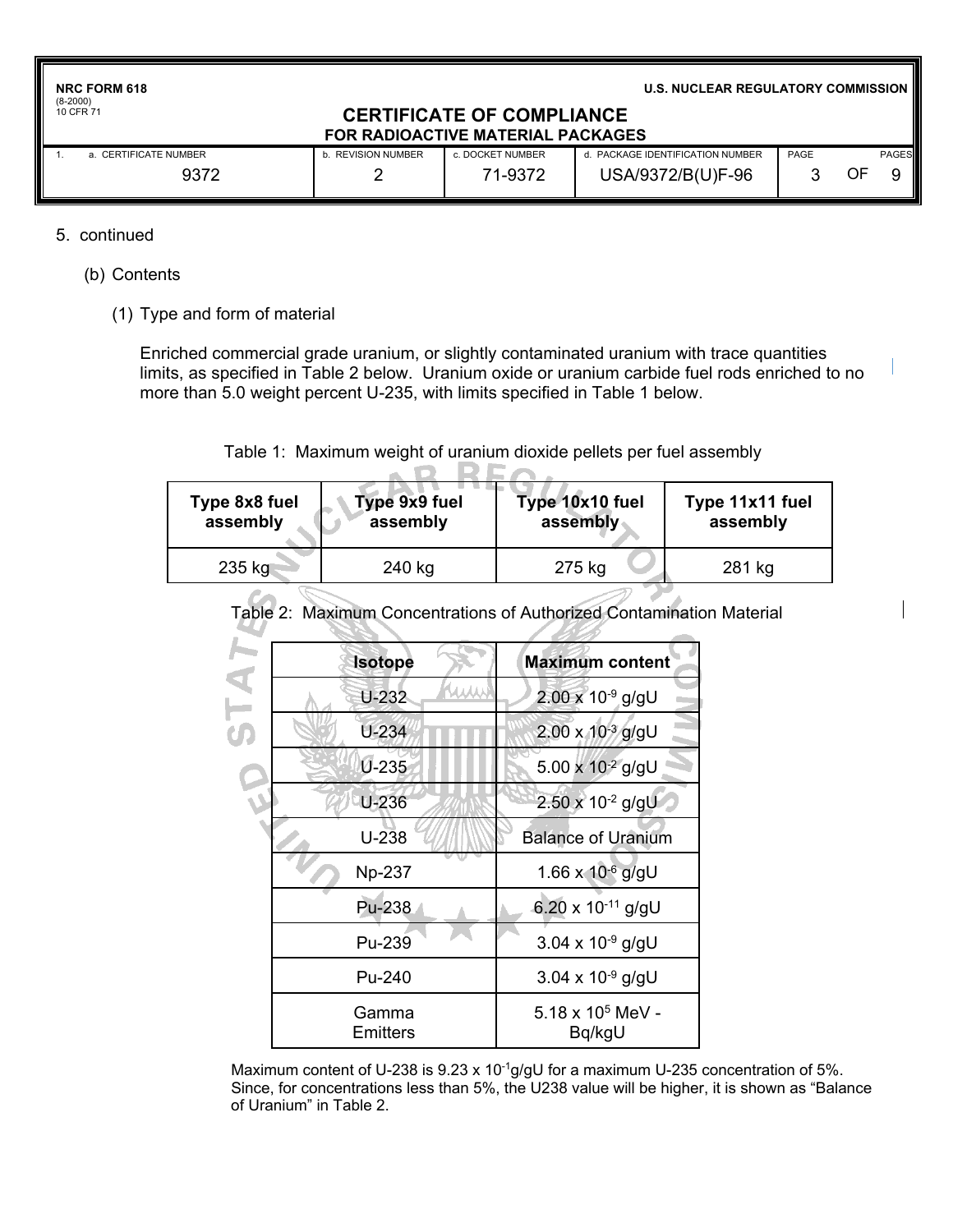**NRC FORM 618** (8-2000) 10 CFR 71

**U.S. NUCLEAR REGULATORY COMMISSION**

#### **CERTIFICATE OF COMPLIANCE FOR RADIOACTIVE MATERIAL PACKAGES**

| a. CERTIFICATE NUMBER | b. REVISION NUMBER | . DOCKET NUMBER | d. PACKAGE IDENTIFICATION NUMBER | PAGE |    | <b>PAGES</b> |
|-----------------------|--------------------|-----------------|----------------------------------|------|----|--------------|
| 9372                  |                    | 71-9372         | USA/9372/B(U)F-96                |      | OF |              |

5.(b)(1) continued

- (i)  $8 \times 8$  fuel assemblies comprised of 60 to 64 rods in a square array with a maximum active fuel rod length of 381 cm. The maximum pellet diameter, minimum clad thickness, rod pitch, water rod and poison rod specifications are in accordance with Table 3 below.
- (ii) 9 x 9 fuel assemblies comprised of 72 to 81 rods in a square array with a maximum active fuel rod length of 381 cm. The maximum pellet diameter, minimum clad thickness, rod pitch, water rod and poison rod specifications are in accordance with Table 3 below.
- (iii) 10 x 10 fuel assemblies comprised of 91 to 100 rods in a square array with a maximum active fuel rod length of 385 cm. The maximum pellet diameter, minimum clad thickness, rod pitch, water rod and poison rod specifications are in accordance with Table 3 below.
- (iv) 11 x 11 fuel assemblies comprised of 112 rods in a square array with a maximum active fuel rod length of 385 cm. The maximum pellet diameter, minimum clad thickness, rod pitch, water rod and poison rod specifications are in accordance with Table 4 below.
- (v) Uranium oxide fuel rods configured loose, in a 5 inch diameter schedule 40 stainless steel pipe/protective case or strapped together. When fuel rods are placed in polyethylene sleeves, each polyethylene sleeve shall not exceed 0.0152 cm in thickness. The maximum pellet diameter, minimum clad thickness, and rod specifications are in accordance with Table 5 below.
- (vi) Uranium carbide or generic PWR uranium oxide fuel rods configured loose, in a 5 inch diameter schedule 40 stainless steel pipe. When fuel rods are placed in polyethylene sleeves, each polyethylene sleeve shall not exceed 0.0152 cm in thickness. The maximum pellet diameter, minimum clad thickness, and rod specifications are in accordance with Table 5 below.

Fuel rods, assembled into fuel assemblies, contain sintered pellets of uranium oxides and/or sintered pellets of uranium oxides mixed with various additives such as chromia, gadolinia, and silica.

\*\*\*\*\*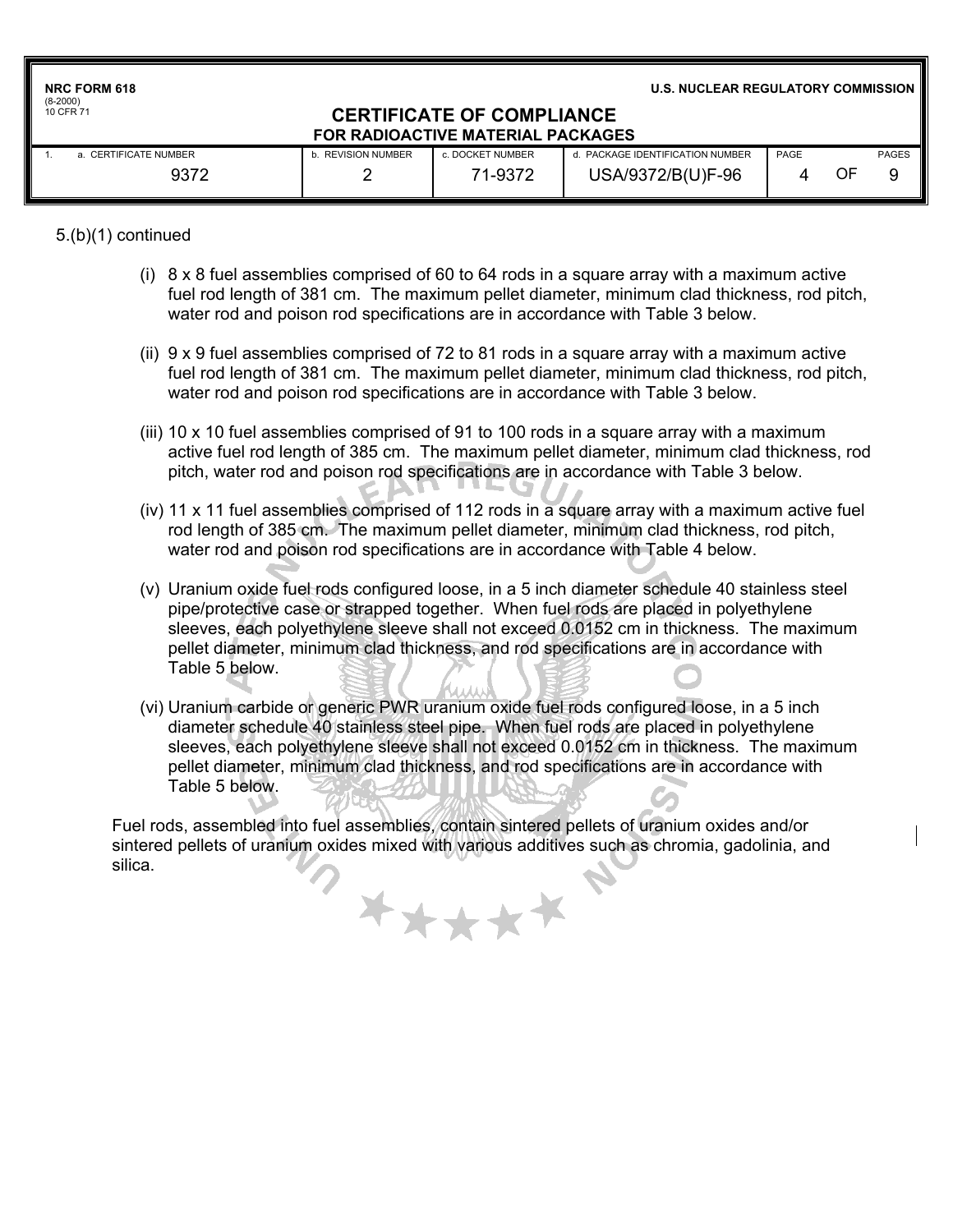**NRC FORM 618**

(8-2000) 10 CFR 71

**U.S. NUCLEAR REGULATORY COMMISSION**

#### **CERTIFICATE OF COMPLIANCE FOR RADIOACTIVE MATERIAL PACKAGES**

| a.  CERTIFICATE NUMBER | . REVISION NUMBER | c. DOCKET NUMBER | d. PACKAGE IDENTIFICATION NUMBER | PAGE | <b>PAGES</b> |  |
|------------------------|-------------------|------------------|----------------------------------|------|--------------|--|
| ∩רכ∩                   |                   | $1 - 937$        | USA/9372/B(U)F-96                |      | OF           |  |

### 5.(b)(1) continued

#### Table 3: Fuel Assembly Parameters (8x8, 9x9, 10x10)

| Parameter                                 | Units                    | <b>Type</b>               | <b>Type</b>                       | <b>Type</b>                    | <b>Type</b>                     |
|-------------------------------------------|--------------------------|---------------------------|-----------------------------------|--------------------------------|---------------------------------|
| Fuel Assembly Type                        | Rods                     | 8x8                       | 9x9                               | <b>FANP 10x10</b>              | <b>GNF 10x10</b>                |
| UO <sub>2</sub> Density                   | $\overline{\frac{0}{0}}$ | $\leq 98\%$               | $\leq 98\%$                       | $\leq 98\%$                    | $\leq$ 98%                      |
|                                           |                          | Theoretical               | Theoretical                       | Theoretical                    | Theoretical                     |
| Number of water rods <sup>a</sup>         | $\#$                     | 0, 2x2                    | $0, 2-2x2$                        | $0, 2-2x2$                     | $0, 2-2x2$                      |
|                                           |                          |                           | off-center                        | off-center                     | off-center                      |
|                                           |                          |                           | diagonal, 3x3                     | diagonal, 3x3                  | diagonal, 3x3                   |
| Number of fuel rods                       | #                        | $60 - 64$                 | $72 - 81$                         | $91 - 100$                     | $91 - 100$                      |
| Fuel Rod OD                               | cm                       | $\geq 1.176$              | $\geq 1.093$                      | $\geq 1.000$                   | $\geq 1.010$                    |
| Fuel Pellet OD                            | cm                       | $\leq 1.05$               | $\leq 0.96$                       | $\leq 0.895$                   | $\leq 0.895$                    |
| Cladding Type                             |                          | Zirconium Alloy           | Zirconium Alloy                   | Zirconium Alloy                | Zirconium Alloy                 |
| Cladding ID                               | cm                       | $\leq 1.10$               | $\leq 1.02$                       | $\leq 0.933$                   | $\leq 0.934$                    |
| <b>Cladding Thickness</b>                 | cm                       | $\geq 0.038$              | $\geq 0.036$                      | $\geq 0.033$                   | $\geq 0.038$                    |
| Active fuel length                        | cm                       | $\leq$ 381                | $\leq$ 381                        | $\leq$ 385                     | $\leq$ 385                      |
| Nominal Fuel Rod Pitch                    | cm                       | 1.63                      | $\leq 1.45$                       | $\leq 1.30$                    | 1.30                            |
| U-235 Pellet Enrichment                   | $wt\%$                   | $\leq 5.0$                | $\leq 5.0$                        | $\leq 5.0$                     | $\leq 5.0$                      |
| Maximum Lattice Average Enrichment        | $wt\%$                   | $\leq 5.0$                | $\leq 5.0$                        | $\leq 5.0$                     | $\leq 5.0$                      |
| Channel Thickness <sup>b</sup>            | cm                       | $0.17 - 0.3048$           | $0.17 - 0.3048$                   | $0.17 - 0.3048$                | $0.17 - 0.3048$                 |
| Partial Length Fuel Rods                  |                          |                           |                                   |                                |                                 |
| (1/3 through 2/3 normal length)           | Max #                    | None                      | 12                                | 14                             | 14                              |
| Gadolinia Requirements                    |                          |                           |                                   |                                |                                 |
| Lattice Average Enrichment <sup>c</sup>   | #                        |                           |                                   |                                |                                 |
| $< 5.0$ wt% U-235                         | $(a)$ wt%                | $7 @ 2 wt\%$              | $10 \ (\omega 2 \text{ wt\%})$    | $12 \ (\omega 2 \text{ wt\%})$ | $12 \ (\omega, 2 \text{ wt\%})$ |
| $<$ 4.7 wt% U-235<br>W. Mill              | $Gd_2O_3$                | $6 @ 2 wt\%$              | $8$ (a) 2 wt%                     | $12 \ (a) 2 \ wt\%$            | $12 \ (\omega, 2 \text{ wt\%})$ |
| $\leq$ 4.6 wt% U-235                      |                          | $6 @ 2 wt\%$              | 8 @ 2 wt%                         | 10 @ 2 wt%                     | $10 \ (\omega, 2 \text{ wt\%})$ |
| $<$ 4.3 wt% U-235                         |                          | $6 \, (a) 2 \text{ wt}$ % | 8 @ 2 wt%                         | $9 @ 2 wt\%$                   | $9$ $\omega$ 2 wt%              |
| $<$ 4.2 wt% U-235                         |                          | $6 @ 2 wt\%$              | $6$ (a) 2 wt%                     | $8$ $\omega$ 2 wt%             | $8$ (a) 2 wt%                   |
| $< 4.1$ wt% U-235                         |                          | $4 \omega 2$ wt%          | $6$ $\omega$ 2 wt%                | $8$ $\omega$ 2 wt%             | $8$ (a) 2 wt%                   |
| $<$ 3.9 wt% U-235                         |                          | $4 @ 2 wt\%$              | $6$ (a) 2 wt%                     | $6$ (a) 2 wt%                  | $6 @ 2 wt\%$                    |
| $\leq$ 3.8 wt% U-235                      |                          | $4 @ 2 \overline{wt} \%$  | $4 \ (\hat{a}) \ 2 \ \text{wt}\%$ | $6$ (a) 2 wt%                  | $6$ (a) 2 wt%                   |
| $<$ 3.7 wt% U-235                         |                          | 2 (a) 2 wt%               | $4$ (a) $2$ wt%                   | $6$ (a) 2 wt%                  | $6$ (a) 2 wt%                   |
| $<$ 3.6 wt% U-235                         |                          | $2 (a) 2 wt\%$            | $4(a, 2 wt$ %                     | $4 (a) 2 wt\%$                 | $4 (a) 2 wt\%$                  |
| $<$ 3.5 wt% U-235                         |                          | $2 (a) 2 wt$ %            | 2 (a) 2 wt%                       | $4$ (a) 2 wt%                  | $4 \ (\hat{\alpha}) \ 2 \ wt\%$ |
| $<$ 3.3 wt% U-235                         |                          | $2 (a) 2 wt$ %            | $2 \overline{a} 2 \overline{w} 3$ | $2 (a) 2 wt\%$                 | $2 (a) 2 wt\%$                  |
| $\leq$ 3.1 wt% U-235                      |                          | None                      | 2 (a) 2 wt%                       | 2 (a) 2 wt%                    | 2(a) 2 wt%                      |
| $\leq$ 3.0 wt% U-235                      |                          | None                      | None                              | $2 \omega$ 2 wt%               | $2 \omega 2 wt\%$               |
| $\leq$ 2.9 wt% U-235                      |                          | None                      | None                              | None                           | None                            |
| Polyethylene Equivalent Mass <sup>d</sup> |                          |                           |                                   |                                |                                 |
| (Maximum per Assembly)                    | kg                       | 11                        | 11                                | 10.2                           | 10.2                            |

a. For 8 x 8 fuel assembly designs, there can be either 0 or 1 water rod; the water rod location occupies a space equivalent to 2 x 2 fuel rods. This is designated as  $0$ ,  $2 \times 2$  in the table. For  $9 \times 9$  and  $10 \times 10$  fuel assembly designs, there can be either  $0$ ,  $1$ , or  $2$ water rods in the assembly; the water rod location occupies a space equivalent to (i) two 2 x 2 fuel rod equivalent spaces on a diagonal at the center of the assembly, or (ii) one 3 x 3 fuel rod equivalent space (9 fuel rods space) in the center of the assembly. These configurations are designated as 0, 2 - 2x2 off-center diagonal, 3x3 in the table.

- b. Transport with or without channels is acceptable
- c. Required gadolinia rods must be distributed symmetrically along the major diagonal.
- d. Polyethylene equivalent mass calculation per Section 6.3.2.2 of the application.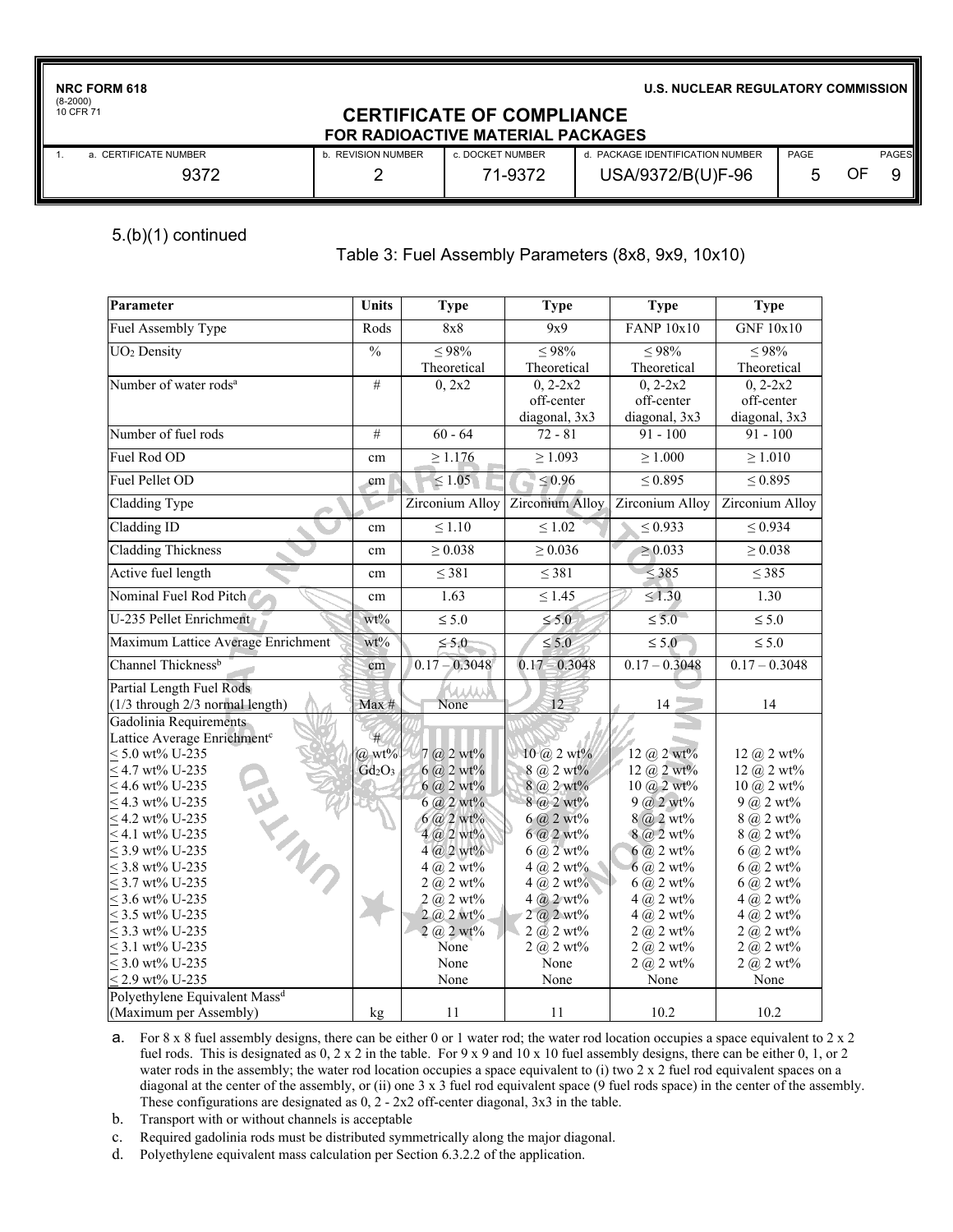**NRC FORM 618**

(8-2000) 10 CFR 71

**U.S. NUCLEAR REGULATORY COMMISSION**

#### **CERTIFICATE OF COMPLIANCE FOR RADIOACTIVE MATERIAL PACKAGES**

| a. CERTIFICATE NUMBER | . REVISION NUMBER | c. DOCKET NUMBER | . PACKAGE IDENTIFICATION NUMBER | PAGE |    | <b>PAGES</b> |
|-----------------------|-------------------|------------------|---------------------------------|------|----|--------------|
| 9372                  |                   | 1-9372           | USA/9372/B(U)F-96               |      | ΟF |              |

# 5.(b)(1) continued

# Table 4: Fuel Assembly Parameters (11x11)

| Parameter                                                                                                                                                                                                                                                                                                                                                           | <b>Units</b>         | Value                                                                                                                                                                                                                                                         |
|---------------------------------------------------------------------------------------------------------------------------------------------------------------------------------------------------------------------------------------------------------------------------------------------------------------------------------------------------------------------|----------------------|---------------------------------------------------------------------------------------------------------------------------------------------------------------------------------------------------------------------------------------------------------------|
| Fuel Assembly Type                                                                                                                                                                                                                                                                                                                                                  | Rods                 | 11x11                                                                                                                                                                                                                                                         |
| UO <sub>2</sub> Density <sup>a</sup>                                                                                                                                                                                                                                                                                                                                | $g/cm^3$             | $\leq 10.763$                                                                                                                                                                                                                                                 |
| Number of water rods                                                                                                                                                                                                                                                                                                                                                | #                    | 3x3 center                                                                                                                                                                                                                                                    |
| Number of fuel rods                                                                                                                                                                                                                                                                                                                                                 | $\#$                 | $\overline{112}$                                                                                                                                                                                                                                              |
| Fuel rod OD                                                                                                                                                                                                                                                                                                                                                         | cm                   | $\geq 0.930$                                                                                                                                                                                                                                                  |
| Fuel Pellet OD                                                                                                                                                                                                                                                                                                                                                      | cm                   | < 0.820                                                                                                                                                                                                                                                       |
| Cladding Type                                                                                                                                                                                                                                                                                                                                                       |                      | Zirconium Alloy                                                                                                                                                                                                                                               |
| Cladding ID                                                                                                                                                                                                                                                                                                                                                         | cm                   | $\leq 0.840$                                                                                                                                                                                                                                                  |
| <b>Cladding Thickness</b>                                                                                                                                                                                                                                                                                                                                           | cm                   | $\geq 0.045$                                                                                                                                                                                                                                                  |
| <b>Equivalent Nominal Fuel Rod Pitch</b>                                                                                                                                                                                                                                                                                                                            | cm                   | $\leq 1.195$                                                                                                                                                                                                                                                  |
| U-235 Pellet Enrichment                                                                                                                                                                                                                                                                                                                                             | $wt\%$               | $\leq 5.0$                                                                                                                                                                                                                                                    |
| Maximum Lattice Average Enrichment                                                                                                                                                                                                                                                                                                                                  | $wt\%$               | $\leq 5.0$                                                                                                                                                                                                                                                    |
| Fuel Channel Side Thickness <sup>b</sup>                                                                                                                                                                                                                                                                                                                            | cm                   | $\leq 0.254$                                                                                                                                                                                                                                                  |
| Full Length Fuel Rods<br>Quantity<br><b>Active Length</b>                                                                                                                                                                                                                                                                                                           | #<br>cm              | 92<br>$\leq$ 385                                                                                                                                                                                                                                              |
| Short Part Length Fuel Rods<br>Quantity<br><b>Active Length</b>                                                                                                                                                                                                                                                                                                     | #<br>cm              | 12<br>$\leq$ 155.1                                                                                                                                                                                                                                            |
| Long Part Length Fuel Rods<br>Quantity<br><b>Active Length</b>                                                                                                                                                                                                                                                                                                      | #<br>cm              | $\leq 236.8$                                                                                                                                                                                                                                                  |
| Gadolinia Requirements Lattice<br>Average Enrichment <sup>e</sup><br>$\leq$ 5.0 wt% U-235<br>$<$ 4.8 wt% U-235<br>$\leq$ 4.6 wt% U-235<br>$\leq$ 4.4 wt% U-235<br>$\leq$ 4.2 wt% U-235<br>≤ 4.1 wt% U-235<br>$\leq$ 3.9 wt% U-235<br>$<$ 3.8 wt% U-235<br>$\leq$ 3.6 wt% U-235<br>$<$ 3.5 wt% U-235<br>$<$ 3.3 wt% U-235<br>$\leq$ 3.2 wt% U-235<br>≤ 2.9 wt% U-235 | # @ wt%<br>$Gd_2O_3$ | 13 (a) $2 \text{ wt} \%$<br>$12 \; (a) 2 \; wt\%$<br>11 @ $2 \text{ wt} \%$<br>$10\ (a) 2 \ wt\%$<br>9 @ 2 wt%<br>8 @ 2 wt%<br>$7$ (a) $2$ wt%<br>$6 \, \omega$ 2 wt%<br>$5 @ 2 wt\%$<br>$4 \, \omega$ 2 wt%<br>$3 \omega 2 wt\%$<br>$2 \omega$ 2 wt%<br>None |
| Polyethylene Equivalent Mass<br>(Maximum per Assembly) <sup>d</sup>                                                                                                                                                                                                                                                                                                 | kg                   | 10.2                                                                                                                                                                                                                                                          |

a. Density based on a pellet modeled as a right cylinder

b. Transport with or without channels is acceptable.

c. Required gadolinia rods must be distributed symmetrically along the major diagonal and shall not be placed on the periphery.

d. Refer to Section 6.3.2.2 of the application.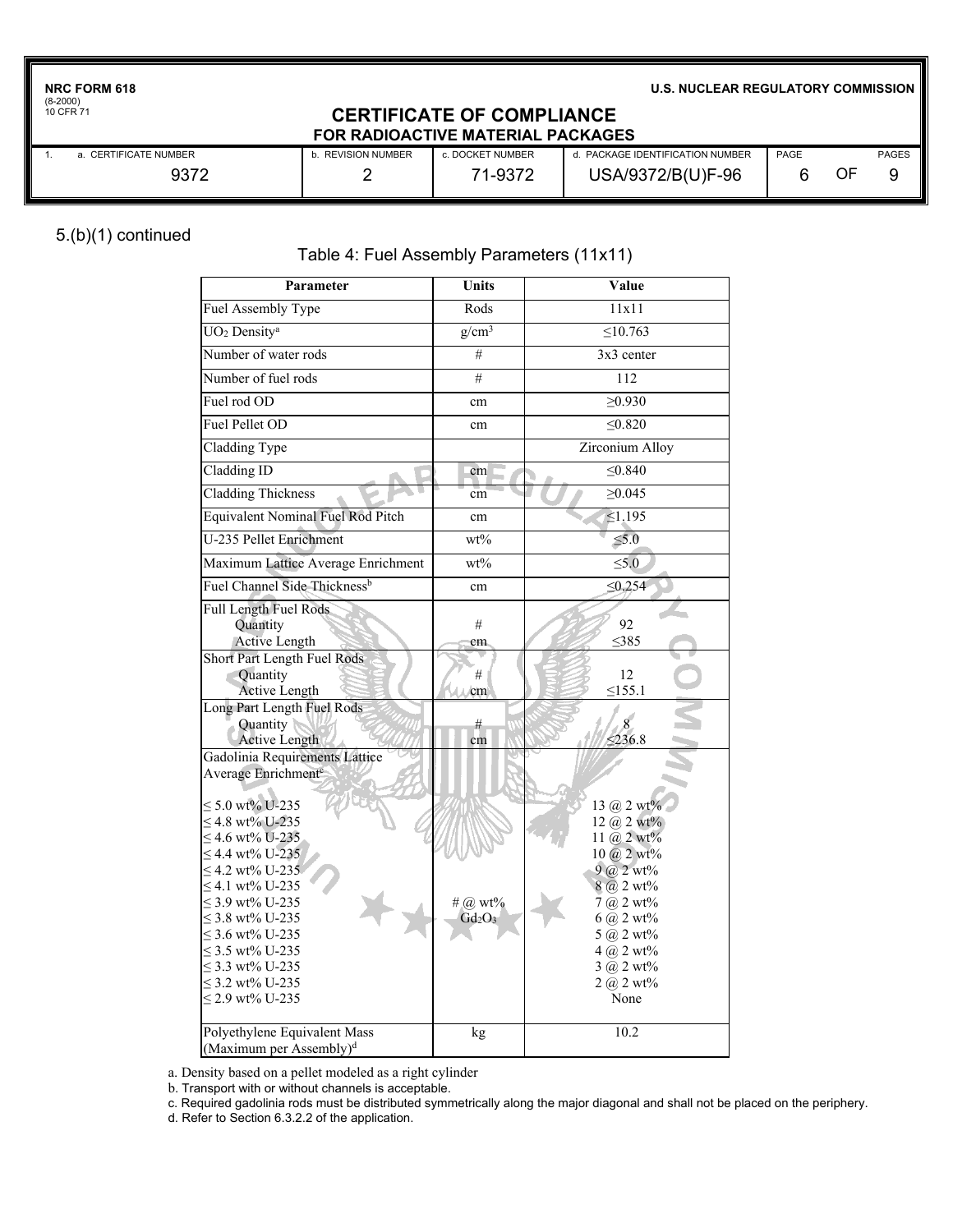**NRC FORM 618**

(8-2000) 10 CFR 71

**U.S. NUCLEAR REGULATORY COMMISSION**

### **CERTIFICATE OF COMPLIANCE FOR RADIOACTIVE MATERIAL PACKAGES**

| a. CERTIFICATE NUMBER | . REVISION NUMBER | c. DOCKET NUMBER | d. PACKAGE IDENTIFICATION NUMBER | PAGE |    | <b>PAGES</b> |
|-----------------------|-------------------|------------------|----------------------------------|------|----|--------------|
| 9372                  |                   | 71-9372          | USA/9372/B(U)F-96                |      | OF |              |

5.(b)(1) continued

| Parameter                                                               | <b>Units</b> |                           |                           |                             | <b>Type</b>                 |                      |                      |                                     |
|-------------------------------------------------------------------------|--------------|---------------------------|---------------------------|-----------------------------|-----------------------------|----------------------|----------------------|-------------------------------------|
| Fuel Assembly<br>Type                                                   |              | 8x8<br>(UO <sub>2</sub> ) | 9x9<br>(UO <sub>2</sub> ) | 10x10<br>(UO <sub>2</sub> ) | 11x11<br>(UO <sub>2</sub> ) | CANDU-<br>14<br>(UC) | CANDU-<br>25<br>(UC) | Generic<br>$PWR$ (UO <sub>2</sub> ) |
| $UO2$ or $UC$<br>Fuel Density <sup>a</sup>                              | $g/cm^3$     | < 10.74                   | < 10.74                   | < 10.74                     | $\leq 10.763$               | < 13.36              | < 13.36              | < 10.74                             |
| Fuel rod OD                                                             | cm           | >1.10                     | $\geq$ 1.02               | $\geq1.00$                  | >0.930                      | >1.340               | >0.996               | >1.118                              |
| Fuel Pellet OD                                                          | cm           | $\leq1.05$                | $\leq 0.96$               | $\leq 0.90$                 | $\leq 0.820$                | $\leq$ 1.254         | $\leq 0.950$         | < 0.98                              |
| Cladding Type                                                           |              | Zirc. Alloy               | Zirc. Alloy               | Zirc. Alloy                 | Zirc. Alloy                 | Zirc. Alloy<br>or SS | Zirc. Alloy<br>or SS | Zirc. Alloy<br>or SS                |
| Cladding ID                                                             | cm           | $\leq 1.10$               | $\leq1.02$                | $\leq 1.00$                 | $\leq 0.930$                | $\leq 1.267$         | $\leq 0.951$         | $\leq 1.004$                        |
| Cladding<br>Thickness                                                   | cm           | >0.038                    | >0.036                    | >0.038                      | $\geq 0.045$                | $\geq 0.033$         | >0.033               | >0.033                              |
| Active fuel Length                                                      | cm           | $\leq$ 381                | $381$                     | $\leq$ 385                  | $\leq$ 385                  | $\leq$ 47.752        | $<$ 40.013           | $\leq 450$                          |
| Maximum U-235<br>Pellet Enrichment                                      | $wt. \%$     | $\leq 5.0$                | < 5.0                     | $\leq 5.0$                  | $\leq 5.0$                  | $\leq 5.0$           | $\leq 5.0$           | $\leq 5.0$                          |
| Maximum Average<br>fuel rod<br>Enrichment                               | $wt. \%$     | $\leq 5.0$                | $\leq 5.0$                | < 5.0                       | $\leq 5.0$                  | $\leq 5.0$           | $\leq 5.0$           | $\leq 5.0$                          |
| <b>Loose Rod</b><br>Configuration                                       |              |                           |                           |                             |                             |                      |                      |                                     |
| Freely Loose or<br><b>Strapped Together</b>                             | #            | <25                       | $\leq$ 25                 | $\leq$ 25                   | $\leq$ 25                   | N/A                  | N/A                  | N/A                                 |
| Packed in 5" SS<br>Pipe or protective<br>Case, i.e., SS Box<br>with Lid | #            | $\leq$ 22                 | $\leq 26$                 | $\leq 30$                   | $<$ 30                      | $< 74^{\circ}$       | < 130 <sup>b</sup>   | $< 105^{\rm b}$                     |

#### Table 5: Fuel Rod Parameters

a. Density based on a pellet modeled as a right cylinder.

b. Including partial rods –using dense packing of congruent rods- in the 5" SS pipe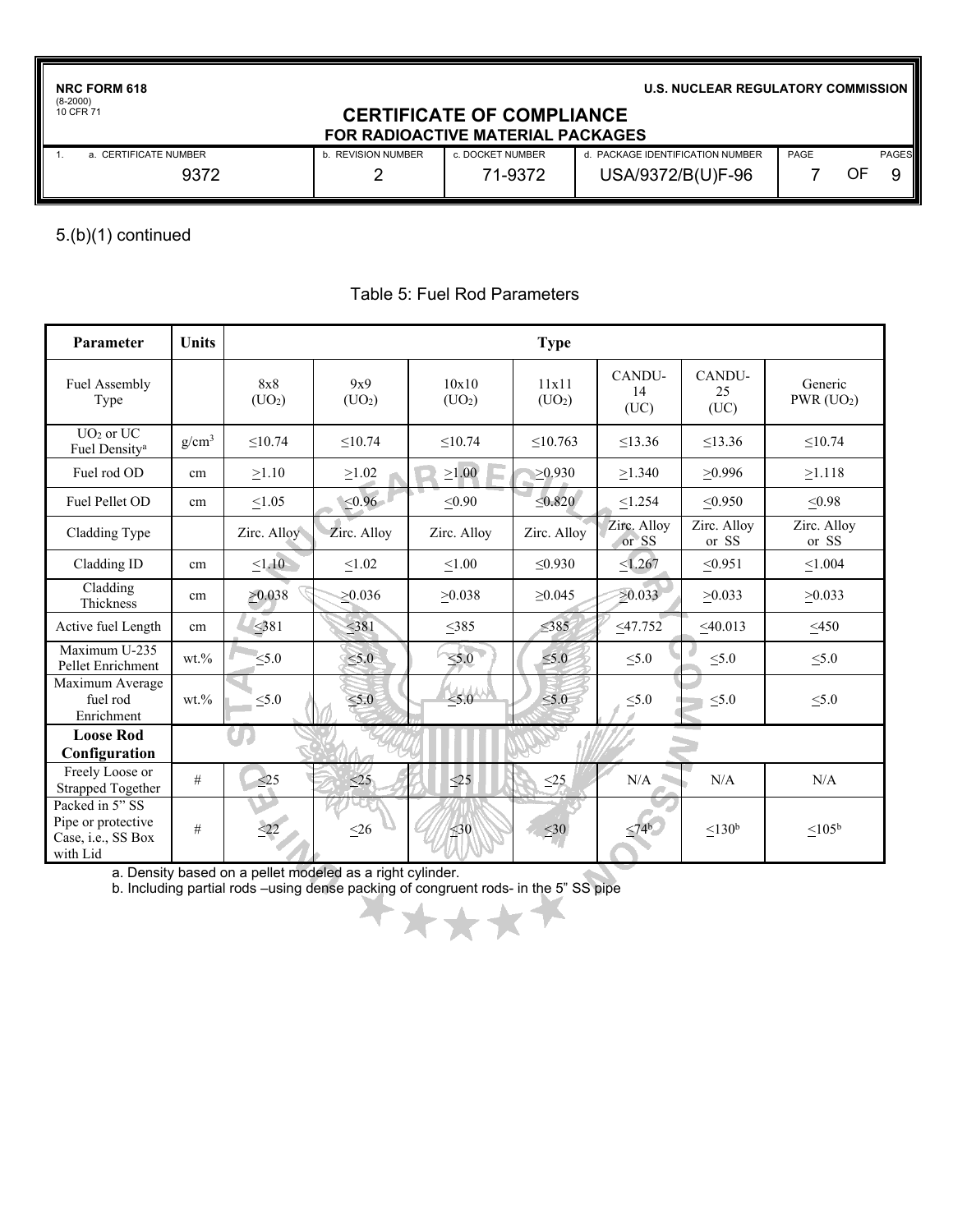|            | <b>NRC FORM 618</b> |  |
|------------|---------------------|--|
| $(8-2000)$ |                     |  |

(8-2000) 10 CFR 71

#### **U.S. NUCLEAR REGULATORY COMMISSION**

#### **CERTIFICATE OF COMPLIANCE FOR RADIOACTIVE MATERIAL PACKAGES**

| a. CERTIFICATE NUMBER | . REVISION NUMBER | c. DOCKET NUMBER | PACKAGE IDENTIFICATION NUMBER | PAGE |    | <b>PAGES</b> |
|-----------------------|-------------------|------------------|-------------------------------|------|----|--------------|
| 9372                  |                   | 71-9372          | USA/9372/B(U)F-96             |      | OF |              |

## 5.(b)(2) Maximum quantity of material per package

Total weight of payload contents (fuel assemblies, or fuel rods, and rod shipping containers) not to exceed 684 kg (1508 pounds).

- (i) For the contents described in  $5(b)(1)(i)$ ,  $5(b)(1)(ii)$ ,  $5(b)(1)(iii)$ , and  $5(b)(1)(iv)$ : two fuel assemblies.
- (ii) For the contents described in  $5(b)(1)(v)$  and  $5(b)(1)(vi)$ : allowable number of fuel rods per compartment (2 compartments per package).
- (c) Criticality Safety Index, except for contents described in  $5(b)(1)(vi)$  and limited in  $5(b)(2)(ii)$

 Criticality Safety Index for contents described in  $5(b)(1)(vi)$  and limited in  $5(b)(2)(ii)$ 

- 6. In addition to the requirements of Subpart G of 10 CFR Part 71:
	- (a) The package shall be prepared for shipment and operated in accordance with Chapter 7 of the application.
	- (b) The packaging must meet the Acceptance Tests and Maintenance Program of Chapter 8 of the application.
	- (c) Prior to each shipment, the fuel rods shall conform to the leak tests and specific inspection techniques used for qualification and in-process inspections as defined in Chapter 8. Stainless steel components of the packaging must be visually inspected. Packages in which stainless steel components show pitting corrosion, cracking, or pinholes, are not authorized for transport.
	- (d) If wrapping is used on the unirradiated fuel assemblies, their ends must be assured to be open during transport.
- 7. All fuel to be shipped must meet the maximum P(r/t) criterion–product of the pre-pressure and of the maximum Inside Radius/Thickness- of 10.18653 MPa. Shipment of 11x11 fuel designs manufactured by other suppliers than Framatome is not authorized.
- 8. Cluster separators are optional and may be comprised of polyethylene or other plastics with mass limits determined in accordance with Section 6.3.2.2 (Material Specifications) of the application.
- 9. The package authorized by this certificate is hereby approved for use under the general license provisions of 10 CFR 71.17.
- 10. Transport by air of fissile material is not authorized.
- 11. Revision No. 1 of this certificate may be used until March 31, 2020.